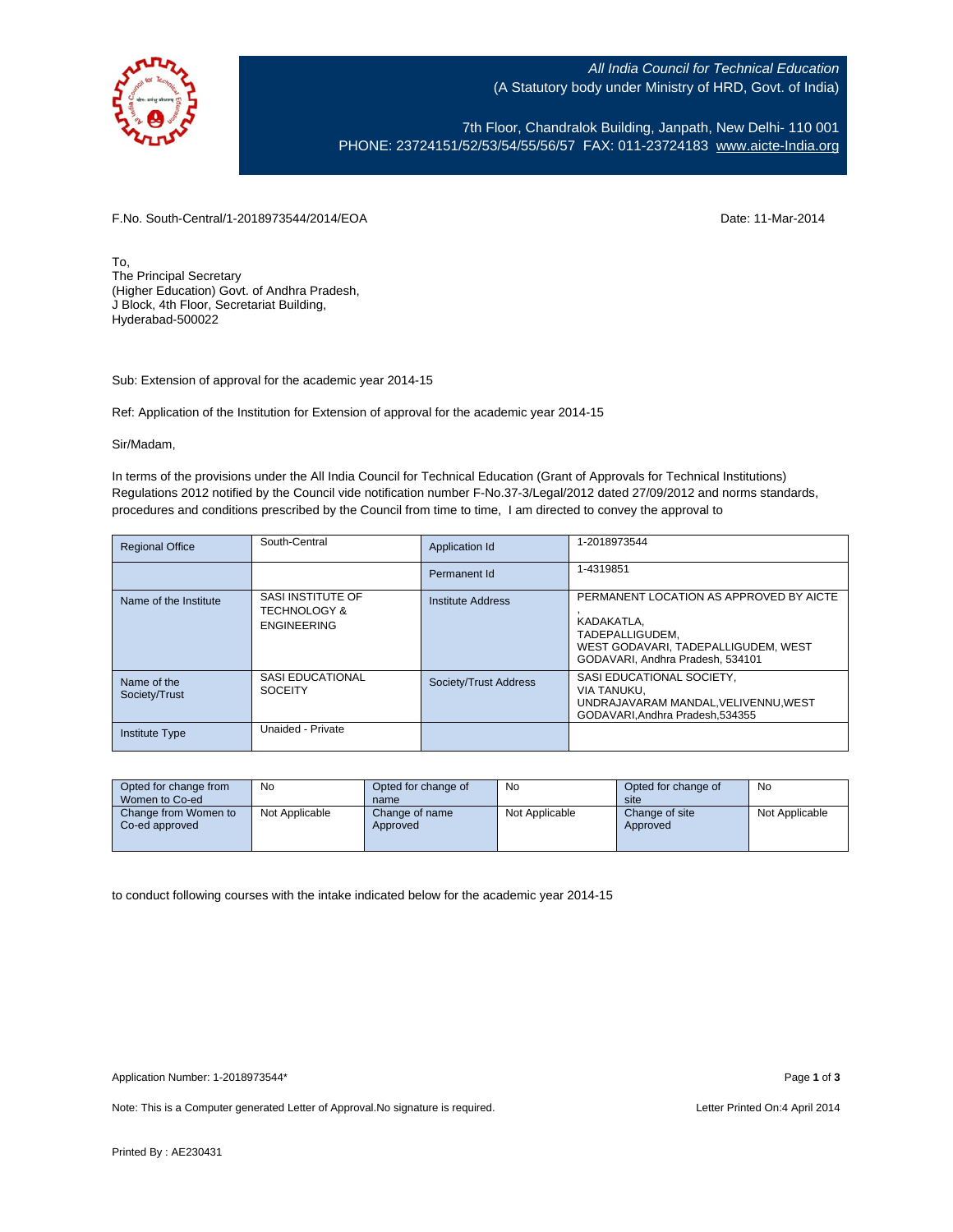

## All India Council for Technical Education (A Statutory body under Ministry of HRD, Govt. of India)

7th Floor, Chandralok Building, Janpath, New Delhi- 110 001 PHONE: 23724151/52/53/54/55/56/57 FAX: 011-23724183 [www.aicte-India.org](http://www.aicte-india.org/)

| Application Id: 1-2018973544<br><b>Shift</b><br>Level<br>Program |           | Course         | Full/Part Time                                                                   | <b>Affiliating Body</b>    | 2013-14                                                                    | Approved for | status<br>NRI Approval | status<br>Approval |           |
|------------------------------------------------------------------|-----------|----------------|----------------------------------------------------------------------------------|----------------------------|----------------------------------------------------------------------------|--------------|------------------------|--------------------|-----------|
|                                                                  |           |                |                                                                                  |                            |                                                                            | Intake       | Intake<br>14-15        |                    | PIO.      |
| <b>ENGINEERING</b><br><b>AND</b><br><b>TECHNOLOGY</b>            | 2nd Shift | <b>DIPLOMA</b> | ELECTRICAL AND<br><b>ELECTRONICS</b><br><b>ENGINEERING</b>                       | <b>FULL</b><br><b>TIME</b> | State Board of<br><b>Technical Education</b><br>and Training,<br>Hyderabad | 60           | 60                     | <b>No</b>          | <b>No</b> |
| <b>ENGINEERING</b><br><b>AND</b><br><b>TECHNOLOGY</b>            | 2nd Shift | <b>DIPLOMA</b> | <b>ELECTRONICS</b><br><b>AND</b><br><b>COMMUNICATION</b><br><b>S ENGINEERING</b> | <b>FULL</b><br><b>TIME</b> | State Board of<br><b>Technical Education</b><br>and Training,<br>Hyderabad | 60           | 60                     | <b>No</b>          | <b>No</b> |
| <b>ENGINEERING</b><br><b>AND</b><br><b>TECHNOLOGY</b>            | 2nd Shift | <b>DIPLOMA</b> | <b>MECHANICAL</b><br><b>ENGINEERING</b>                                          | <b>FULL</b><br><b>TIME</b> | State Board of<br><b>Technical Education</b><br>and Training,<br>Hyderabad | 60           | 60                     | <b>No</b>          | <b>No</b> |

• Validity of the course details may be verified at www.aicte-india.org>departments>approvals

The above mentioned approval is subject to the condition that SASI INSTITUTE OF TECHNOLOGY & ENGINEERING shall follow and adhere to the Regulations, guidelines and directions issued by AICTE from time to time and the undertaking / affidavit given by the institution along with the application submitted by the institution on portal.

In case of any differences in content in this Computer generated Extension of Approval Letter, the content/information as approved by the Executive Council / General Council as available on the record of AICTE shall be final and binding.

Strict compliance of Anti-Ragging Regulation:- Approval is subject to strict compliance of provisions made in AICTE Regulation notified vide F. No. 37-3/Legal/AICTE/2009 dated July 1, 2009 for Prevention and Prohibition of Ragging in Technical Institutions. In case Institution fails to take adequate steps to Prevent Ragging or fails to act in accordance with AICTE Regulation or fails to punish perpetrators or incidents of Ragging, it will be liable to take any action as defined under clause 9(4) of the said Regulation.

## **(Dr. Kuncheria P. Isaac)**

Member Secretary, AICTE

Copy to:

**1. The Regional Officer,** All India Council for Technical Education

Application Number: 1-2018973544\* Page **2** of **3**

Note: This is a Computer generated Letter of Approval.No signature is required. Letter Printed On:4 April 2014